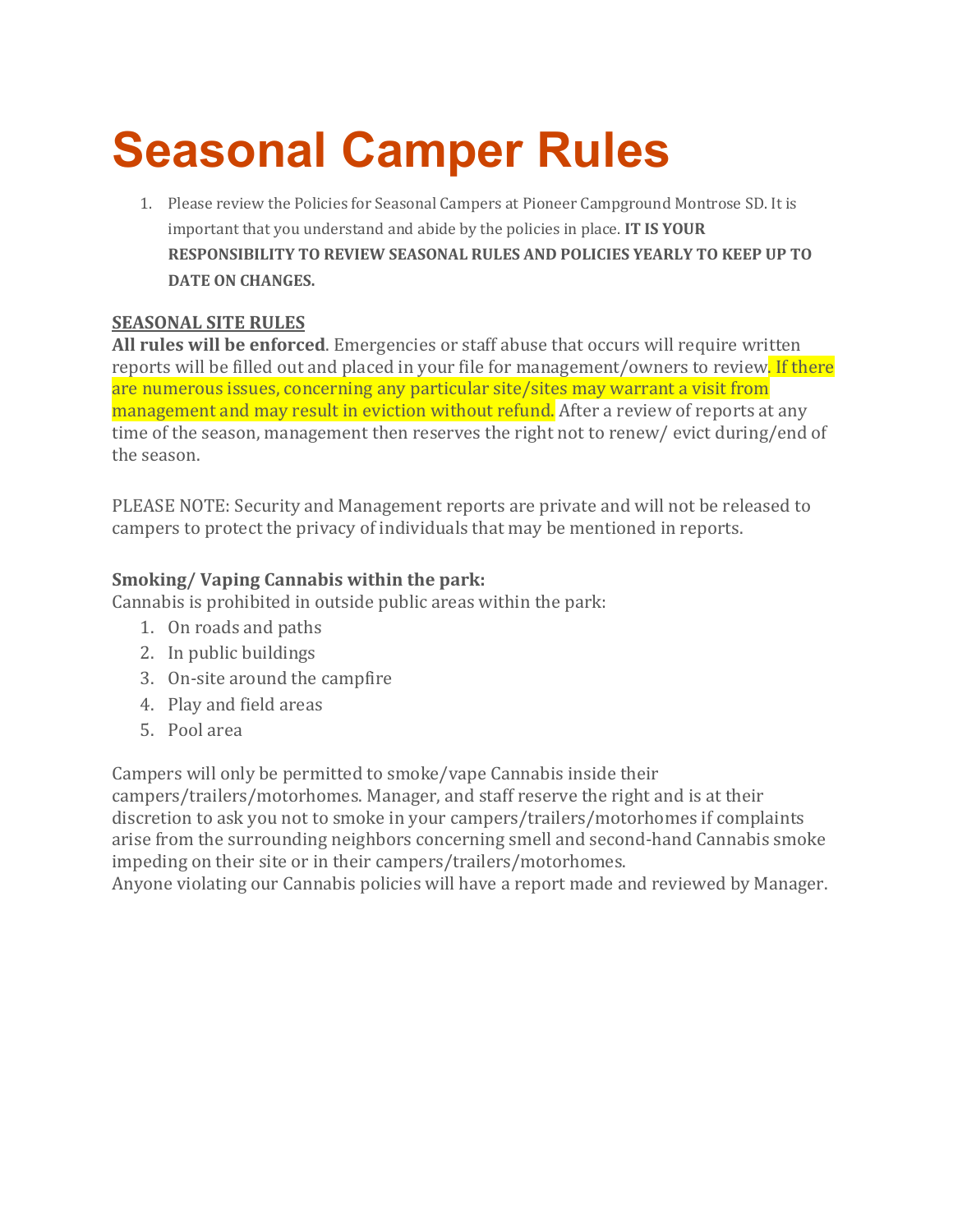**New Incoming Seasonals**– Trailers must be 15 years old or newer and in good repair. If it is deemed unfit by the city of Montrose you will be asked to remove your trailer and refunded your remaining balance for the season.

**Fees** – All fees are to be paid on time. Spring fees are due on the first opening day of the new season. Payments can be made at the office during business hours. If you need to make special arrangements for payment, it is YOUR RESPONSIBILITY to do so BEFORE payment deadlines.

- 1. Seasonals requiring a payment plan will be required to pay \$200 on top of the seasonal fee to accommodate administration and time
- 2. You can pay anytime or any amount on your seasonal site during the winter months through.

It is your responsibility to notify management by email to montrose@goldenwest.net of not returning for the following season no later than April 1st so the site can be rented, and readied for a new incoming seasonal.

All seasonals are required to pay seasonal payments before or by end of the opening day. Any seasonals that decide after opening day and after the seasonal fee is paid: to leave on your own accord for no valid reason once the season has started no refund will be given.

If payment has not been received by opening day or a payment plan has not been paid or approved by end of the opening day; maintenance will shut water and electricity to the seasonal site until payment or alternative approval is paid and approved. If payment or alternative approval is not paid or approved in a week (seasonals responsibility), an eviction will be issued and the site will be given to another seasonal on the internal or external waitlist.

A seasonal deposit of \$150(non-refundable) is required by September 15th every season to hold your site for the following season. All sites without a deposit paid will be made available for purchase for current/new seasonal campers. This is only to hold the site so it will not be rented to a new incoming seasonal and does not entitle you to stay until the remainder is due if you are not returning. All seasonals leaving must give notice by April 1st each year by email.

Maintenance/manager will perform their duties accordingly to address a complaint/emergency repairs to the site (electrical, sewer, and water) and may enter a site to do so as it is the property of the City of Montrose. The site fees you pay as a seasonal is to have the use of a site for the season; to use the amities and services of the park and does not give you ownership of site/property or entitle you to refuse staff entrance onto the site to perform their duties.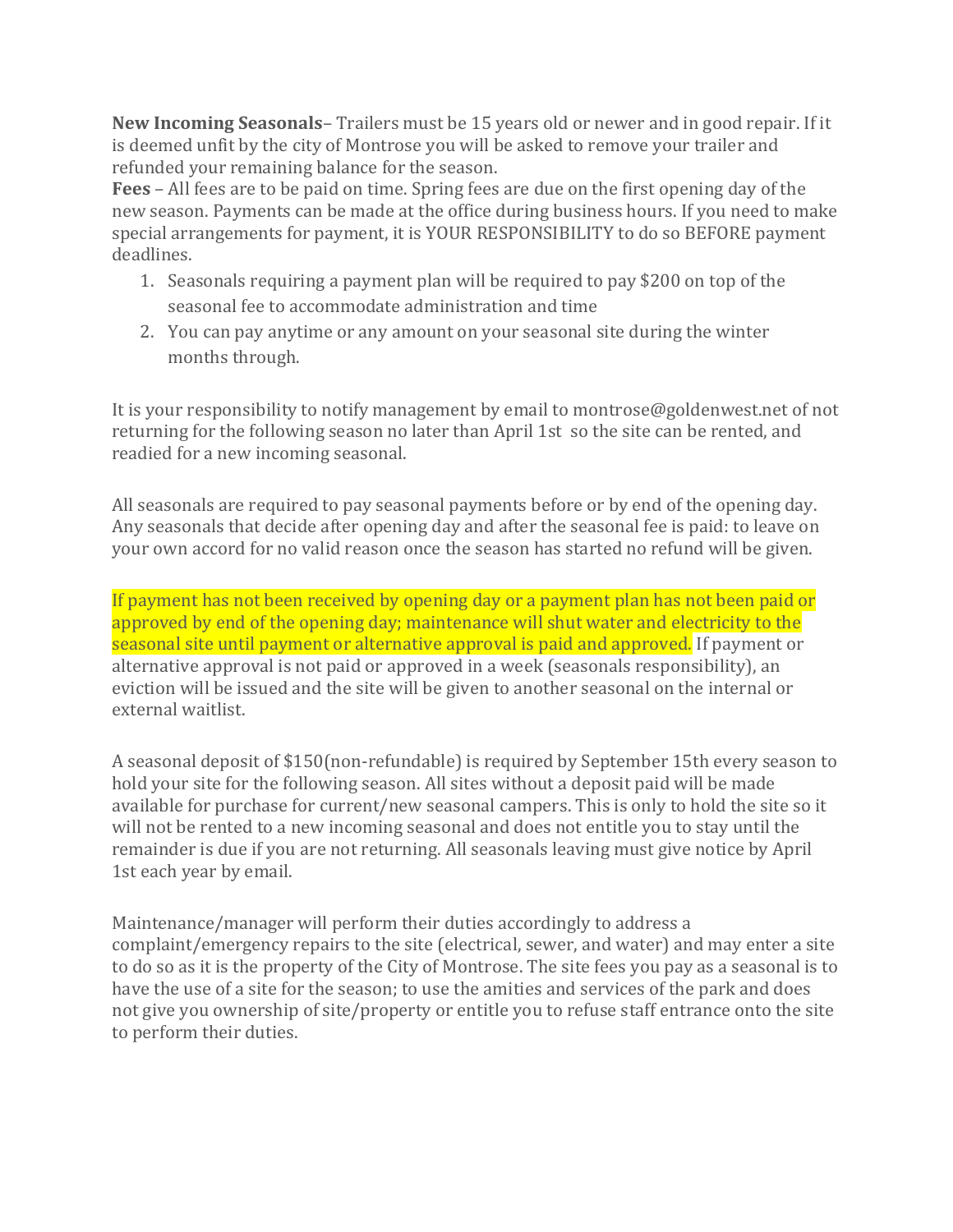All trailers must be movable: tires, frame, hitch must be maintained and in working condition in case of trailers have to be moved for site maintenance, tree removal or trimming, and emergencies. Trailers/RVs not maintained and can not move when needed; camper will need to be fixed and bring trailer/RV up to standard to be moveable. If this cannot be done notice will be given that the trailer is beyond repair and will be requested to be removed from the park. **NO TRAILER/RV IS GRANDFATHERED IN or EXEMPT FROM THIS POLICY**

Seasonals may be requested to remove trailers for one winter in order to do site maintenance to a section/area of the park that needs numerous repair (Ex: Sewage, electrical, or tree removal). Seasonals that do not or cannot secure storage can be offered to place the trailer on a weekender site for the winter. **Costs for having trailers removed and put back on-site and storage fees will be solely the Seasonals responsibility. ALL SEASONALS-**Must have insurance coverage on their trailers/RVs

The City of Montrose reserves the right to request Seasonal to remove the trailer if it is beyond repair or has exceeded 15 years and is in very poor shape.

Trailers may be left on site for the winter (as a courtesy and not as a privilege of your seasonal rate); **IT IS AT YOUR OWN RISK** and The City of Montrose **IS NOT RESPONSIBLE FOR ANY DAMAGES** that may be caused by heavy snow, falling trees, sewer backups, theft, etc. during our offseason. We ask you to do the following:

- No personal items are to be stored near or under the trailer.
- The sewer release valve is closed and disconnect sewer pipe from the trailer to avoid any potential sewer backups over the winter months
- Sites are to be left clean and free of garbage.

**Guests-**Seasonal campers are permitted guests for no extra charge. All guests and vehicles must be registered at the office. All guests must be accompanied by the seasonal camper while staying on the seasonal site and the seasonal camper is responsible for the guest that is visiting their site.

Any camper permitting another person, who is not on their site lease contract, to use their seasonal pass will forfeit their camping privileges immediately and must remove themselves, their trailer, and belongings from the site immediately and no money will be refunded.

**YOU CANNOT RENT YOUR CAMPING TRAILER TO SOMEONE ELSE**. Anyone in violation of this rule will be asked to leave the park and no money will be refunded. **SALE OF TRAILER –** Please note: when you sell your trailer the seasonal lot does not go with it. You can check with management to see if there is anyone on a waitlist for the lot; special permission may be granted if there is no one waiting for the site or we do not have a waitlist for new seasonals. When you sell your trailer, the seasonal site does not go with it; we will make every attempt to accommodate the New Owner; if there is no one on the waitlist for the lot or incoming as a new seasonal. In the case of a waitlist for that site, the New Owner will be offered another seasonal site if available.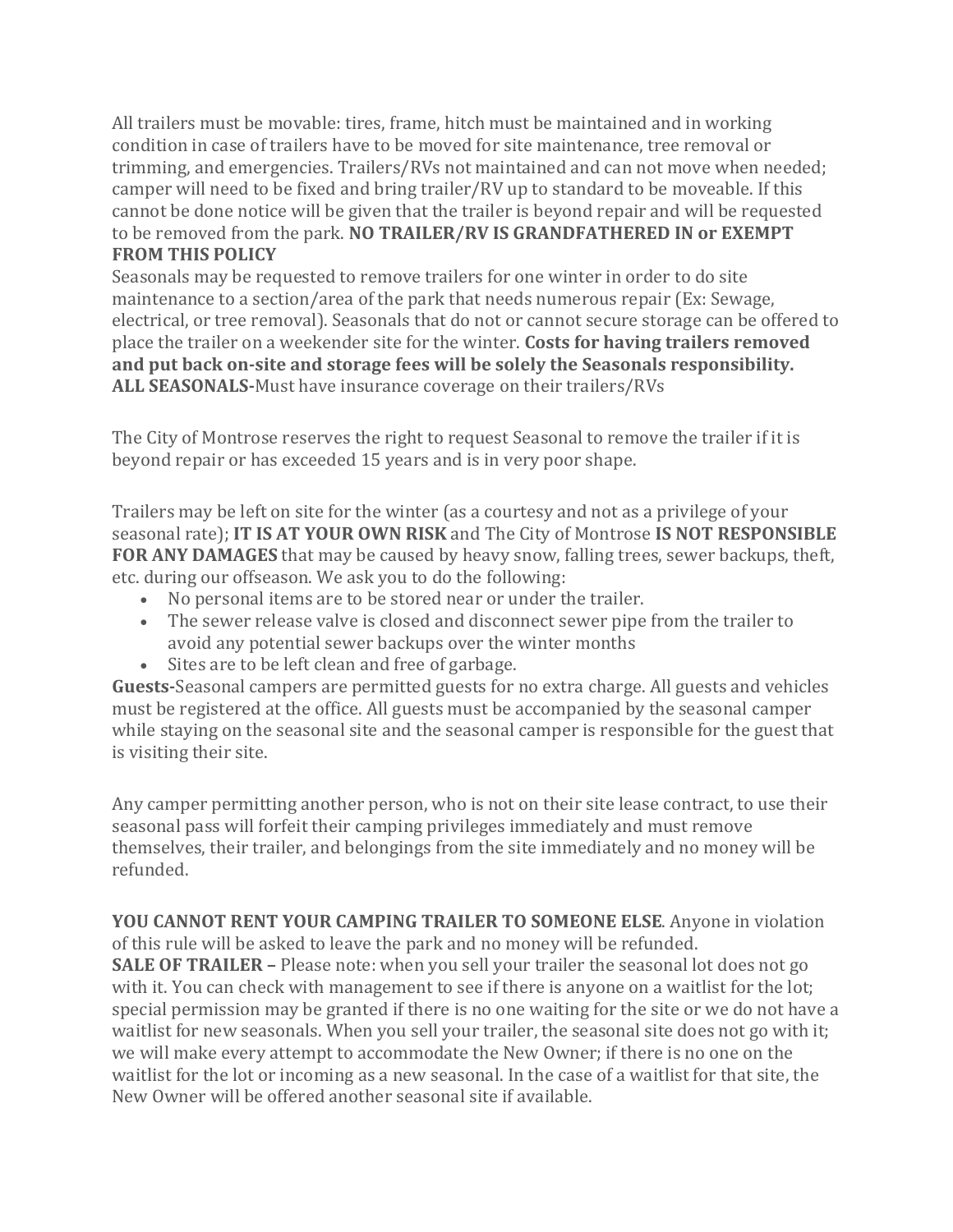**Decks** – All allowable decks are to be flat, with a railing, steps, and lattice which should not exceed the length of the trailer nor 8 feet in width.. Deck shall not impede on a neighboring site or over any hookup post. Also, portable put up and take-down style gazebos on decks are allowed. No wooden or permanent structures. There are to be NO decks that include items such as wooden roof structures or tops or tarps or structures over the top of the entire trailer, etc. It is your responsibility to see Management before any construction is done on your site.

**BUILDING/REPAIRS HOURS ARE 9 AM – 5 PM. ALL REPAIRS TO THE TRAILER OR DECKS MUST TAKE PLACE DURING THESE HOURS.**

## **Please keep your site neat and tidy at all times. Any toys, bikes, etc. are to be stored neatly on the site; on the side or back of the trailer.**

Anyone that is not maintaining his or her site and the site for example:

- The trailer/camper is not maintained (has holes, tape, tarps, wood in windows, excessive dirt, etc.)
- The site is littered with garbage
- The site has toys littered all over the site and is never put away nightly. (we expect kids to play and understand toys will be about on the site but toys should be put away nightly)
- The deck is falling apart, not kept tidy or has peeling paint.
- Foul smell coming from the site
- Pets are not picked up after
- Leaving wood, pallets, metal, etc. in the back or under the trailer

Anyone that is not maintaining their site will be given a warning via written, email, phone, or in-person by the Manager and will be given a date to have the site cleaned and up to standards. If the site is not brought up to standards your lease will be revoked/terminated; you will be evicted from the park and will not receive a refund for site fees.

Temporary clotheslines for towels and bathing suits are permitted. However, no other laundry may be hung.

Wood piles are not to exceed 3 feet high X 4 feet wide and must be kept tidy.

No storage of lumber, pallets, old screens, awnings, clutter items, etc. around, under, or behind your trailer or site.

Only 2 strands of LED lights (25 feet each) are permitted per site.